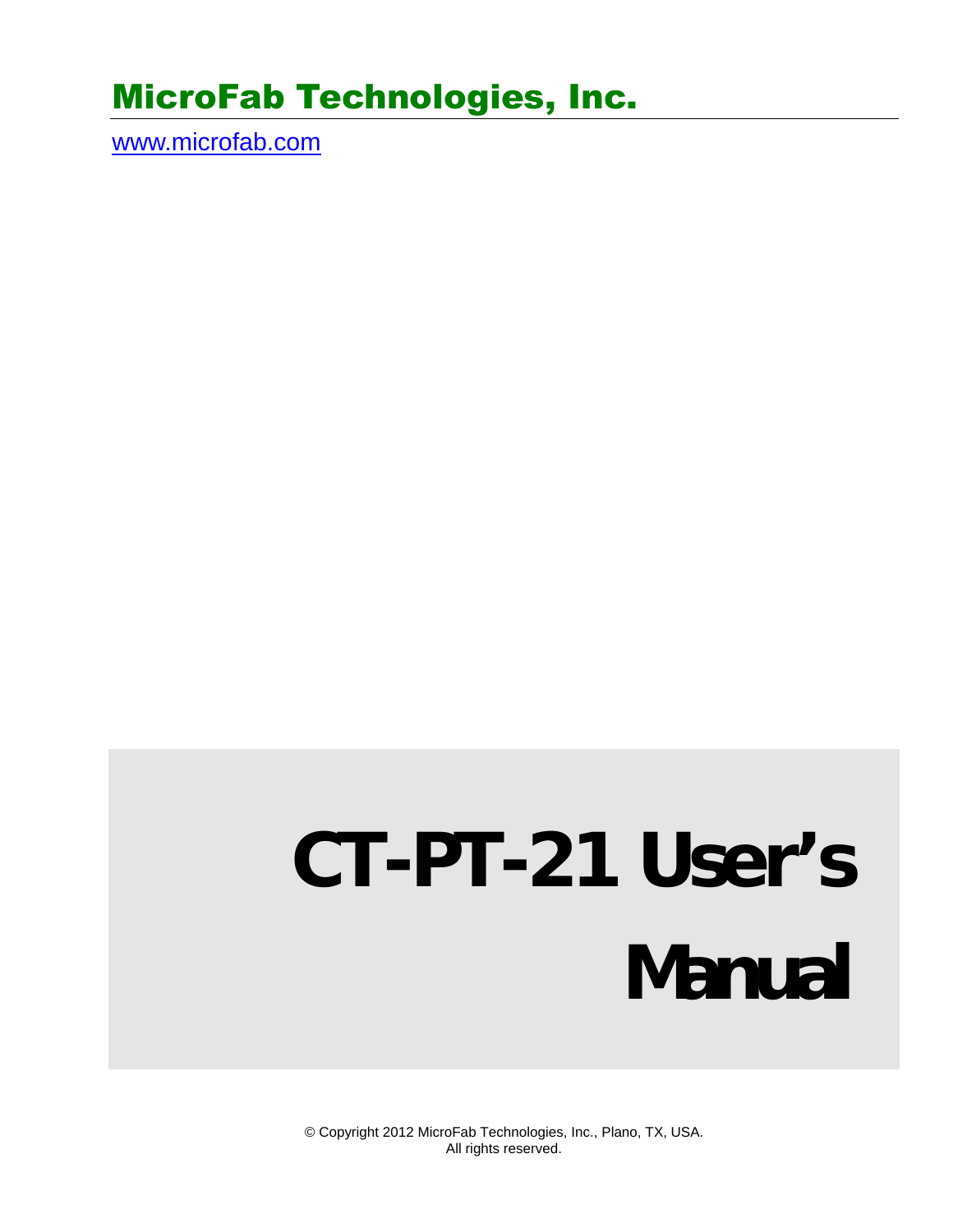#### General Notice:

The information contained in this document is subject to change without notice.

MicroFab makes no warranty of any kind with regard to this material, including but not limited to, the implied warranties of merchantability and fitness for a particular purpose. MicroFab shall not be liable for errors contained herein or for incidental or consequential damages in connection with the furnishing, performance, or use of this material.

#### Regarding Dispensing Device(s)

All dispensing devices are tested at MicroFab. Test waveforms are established for IPA and DI Water. If your dispenser does not function as expected, repeat these test conditions as described in the form included with each dispensing device. If the device does not dispense IPA or DI Water with the test waveforms, please contact MicroFab.

Cleaning procedures for MicroFab's dispensers can be found on the website at www.microfab.com

#### Warranty

The PH-47 printhead is warranted against defects in material and workmanship for a period of thirty days from date of shipment. During the warranty period, MicroFab will, at its option, either repair or replace units which prove to be defective.

#### Limitation of Warranty

The foregoing warranty shall not apply to defects resulting from improper or inadequate maintenance by Buyer, Buyer-supplied software or interfacing, unauthorized modification or misuse, or operation outside of the environmental specifications for the product. MicroFab makes no claim that the unit will operate with jetting devices, dispensing systems, or waveform generators from any other Manufacturer.

| <b>General Safety Considerations</b> |                                                                                                  |
|--------------------------------------|--------------------------------------------------------------------------------------------------|
| Warning                              | The jetting device itself presents no general chemical hazard. However, when fluids are selected |
|                                      | to be dispensed by the operator, appropriate safety measures should be followed as outlined in   |
|                                      | the selected material's MSDS.                                                                    |
| Warning                              | If this product is not used as specified, the protection provided by the equipment could be      |
|                                      | impaired. This product must be used in a normal condition (in which all means for protection are |
|                                      | intact) only.                                                                                    |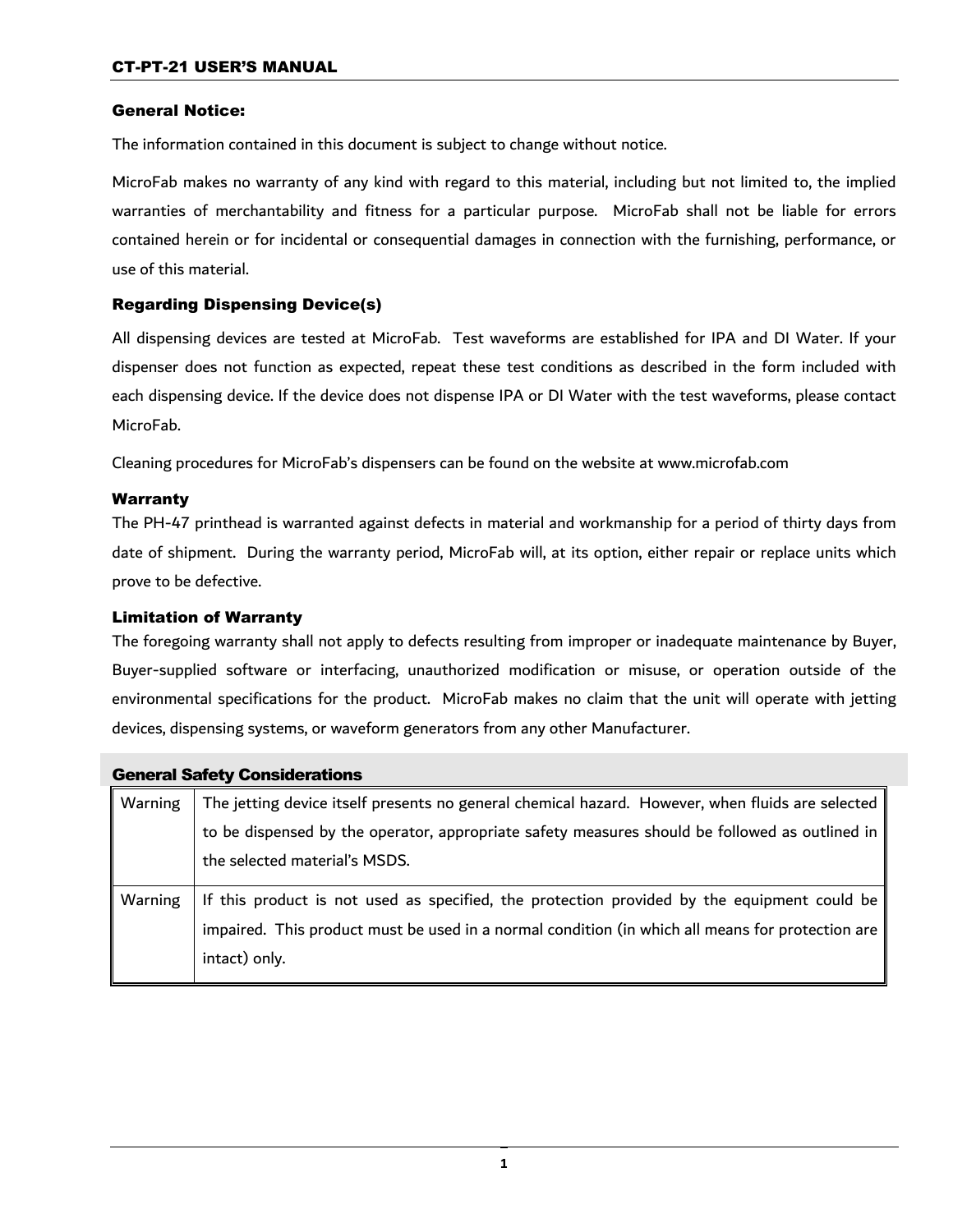## Introduction

MicroFab's CT-PT-21 Pneumatics Controller has been designed to provide stable back pressure to MicroFab's jetting devices. Positive and negative purge pressures are also available for filling and emptying the device



quickly.

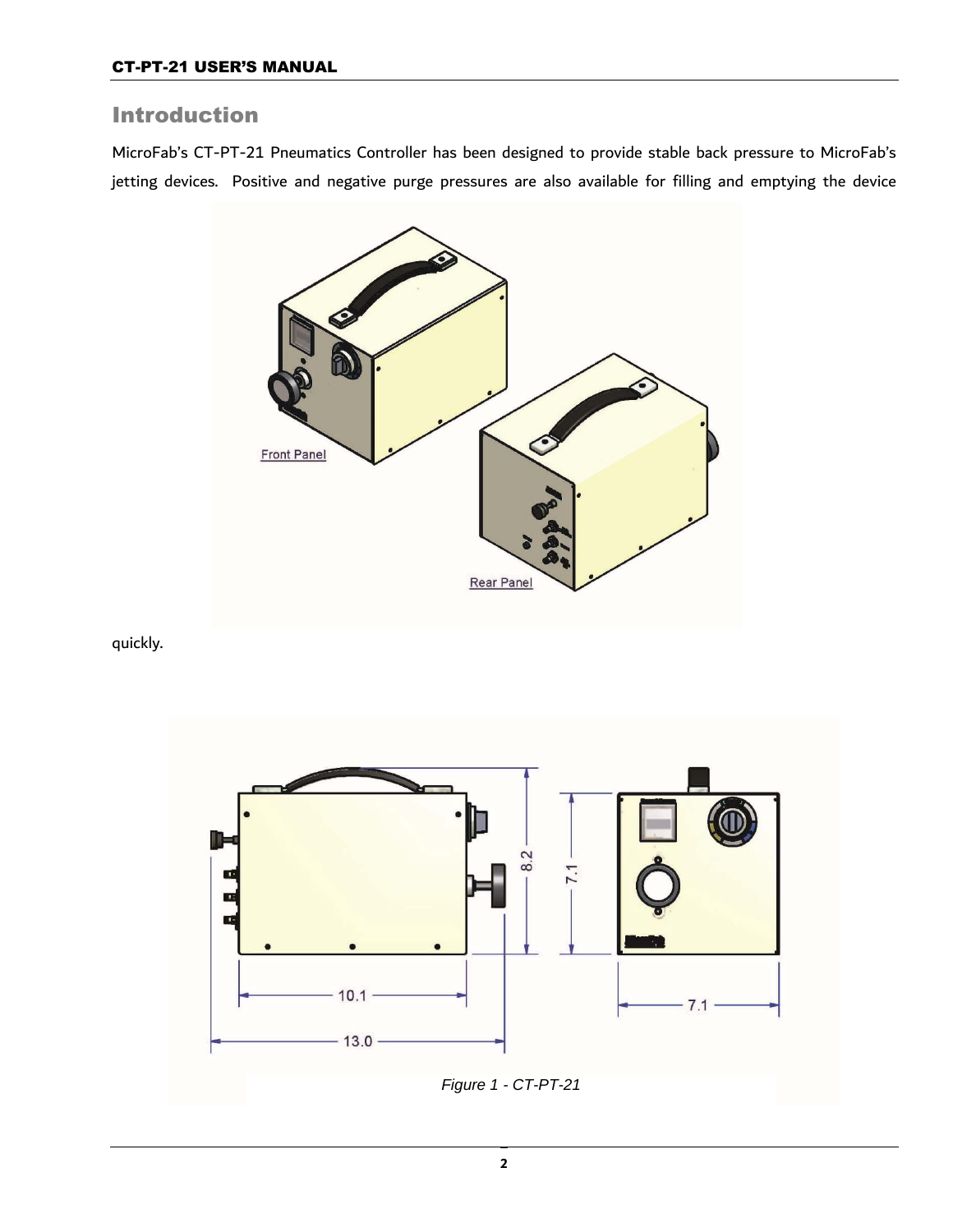*Figure 2 - Physical Dimensions in inches*

### Facility Requirements

#### Power Requirements

- **P** Required power  $100 240$  VAC; 0.25A max;  $50/60$  Hz;
- 12VDC power supply included

#### **Pneumatics**

Input Pressure: 60 PSIG / 3102 mmHg MAX pressure from house compressed air or bottle gas

Vacuum Input: 20 inHg / 507mmHg recommended



*Figure 3 - Rear Panel Connections* 

The purge adjust pressure regulator is set to ~15 PSIG / 775mmHg at MicroFab. The MAXIMUM input pressure to the Pneumatics Controller from an external source should be ≤ 60 PSIG / 3102 mmHg.

#### Installation

.

#### Shipment Contents

- CT-PT-21 Pneumatics Controller
- 12VDC Power Supply
- 1/8" OD Pneumatic Tubing (PTFE)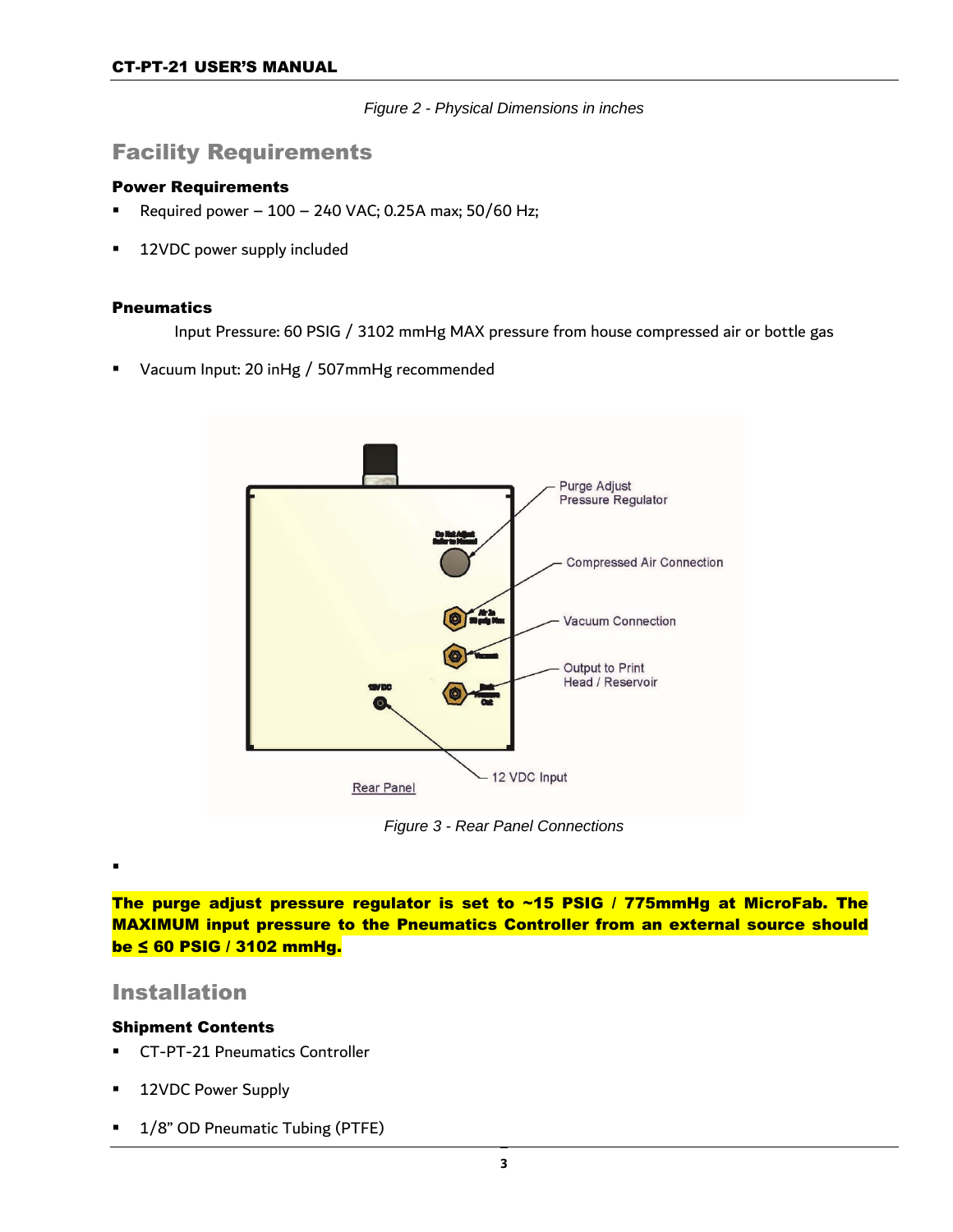- 2 x ¼" and 1/8" NPT:Quick Connect Fittings
- Keyence Instruction Manual

#### Setup

Connect the 12VDC power supply to the CT-PT-21 and connect to an appropriate outlet.

Connect the 1/8" Pneumatic Tubing to the Compressed Air Connection at the rear panel and to a pressure source.

Connect the 1/8" Pneumatic Tubing to the Vacuum Connection at the rear panel and to a vacuum source.

The Keyence display on the front panel is set to display in mmHg units and can be changed as described in the Keyence manual included in this shipment; this unit will be activated as long as power is supplied. There is no external power switch.

Connect the 1/8" Pneumatic tubing between the Output to Printhead / reservoir connection at the rear panel and the printhead reservoir.

Prepare your printhead / reservoir according to its specifications before dispensing.

To change the purge pressure from the factory set 15psig, turn the Pressure Mode Selector on the front panel to "Positive", insert the provided plug into the Outlet to Printhead/reservoir connection, and turn the Purge Adjust Pressure Regulator on the back panel. Turning the pressure regulator knob counterclockwise will lower the purge pressure output. You can watch the Keyence display to determine the pressure output in mmHg. A display of "FFF" is not a malfunction; the pressure output is simply outside the range of the Keyence pressure monitor. Remember the total pressure input to the CT-PT-21 must be  $\leq 60$  PSIG / 3102 mmHg before making any adjustments or using the Pneumatics Controller. The recommended starting purge setting is 15psi.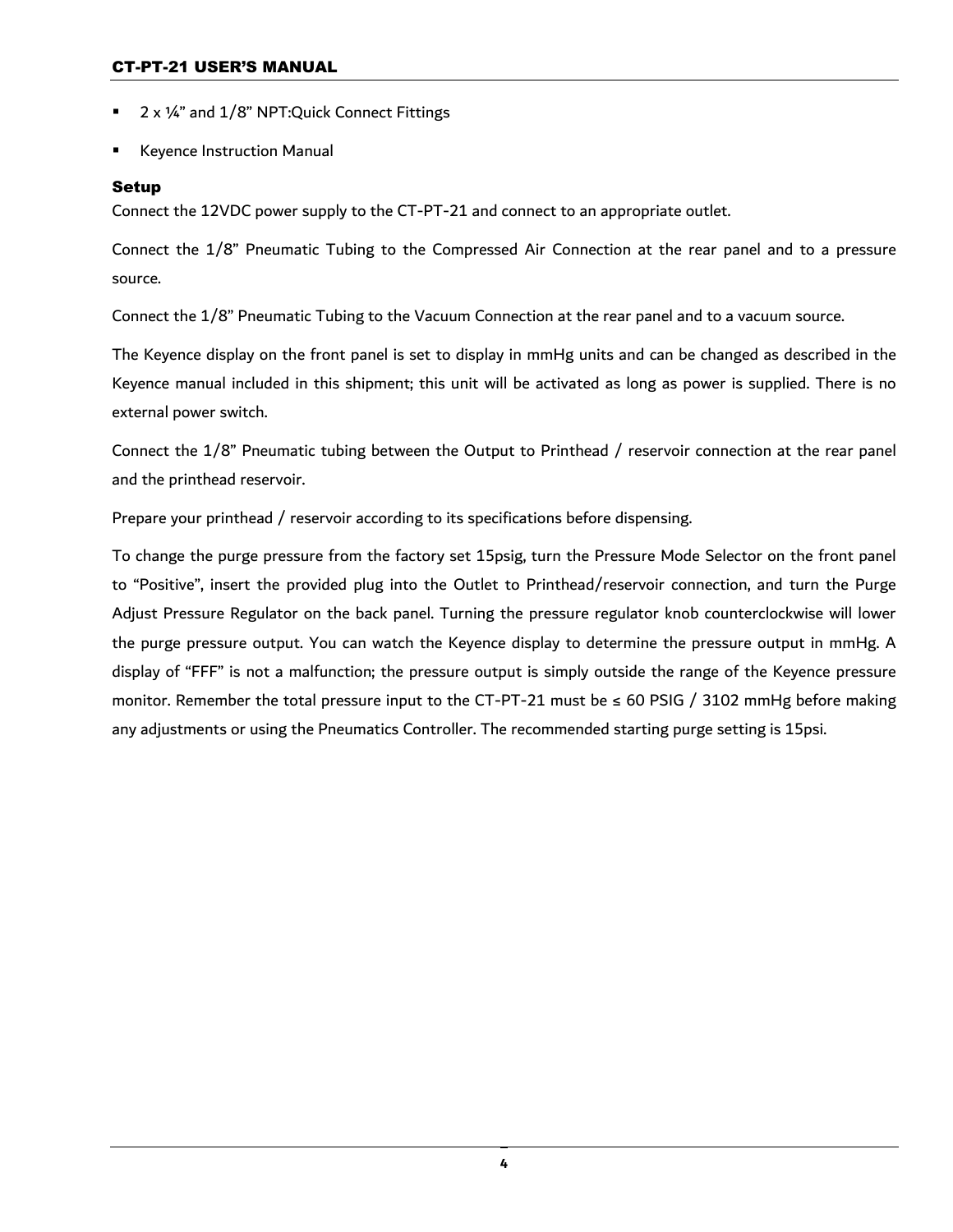

#### *Front Panel Figure 4 Controls*

# Normal Operation

MicroFab's CT-PT-21 Pneumatics Controller has been designed to provide stable backpressure to MicroFab's jetting devices. Positive and negative purge pressures are also available to assist in filling and emptying the device. The Pneumatics Controller can be set between control and purge modes by switching the Pressure Mode Selector.

#### Pressure Mode Selector

The Pressure Mode Selector controls distribution of control pressure, vacuum purge, or positive pressure purge to the reservoir via the selector switch as described below:

**Control**: This allows the operator to precisely control the balance of pressure and vacuum introduced to the reservoir via the Backpressure Pressure Regulator.

**Positive :** This setting activates a positive purge to the reservoir. The pressure value is controlled via the Purge Adjust Pressure Regulator located on the back panel and is preset at MicroFab.

**Negative :** This setting activates a vacuum purge to the reservoir. The vacuum pressure is regulated via the vacuum supplied to the Pneumatics Controller at the Vacuum Connection located on the back panel.

The areas between the control selections have no functions but are open to atmosphere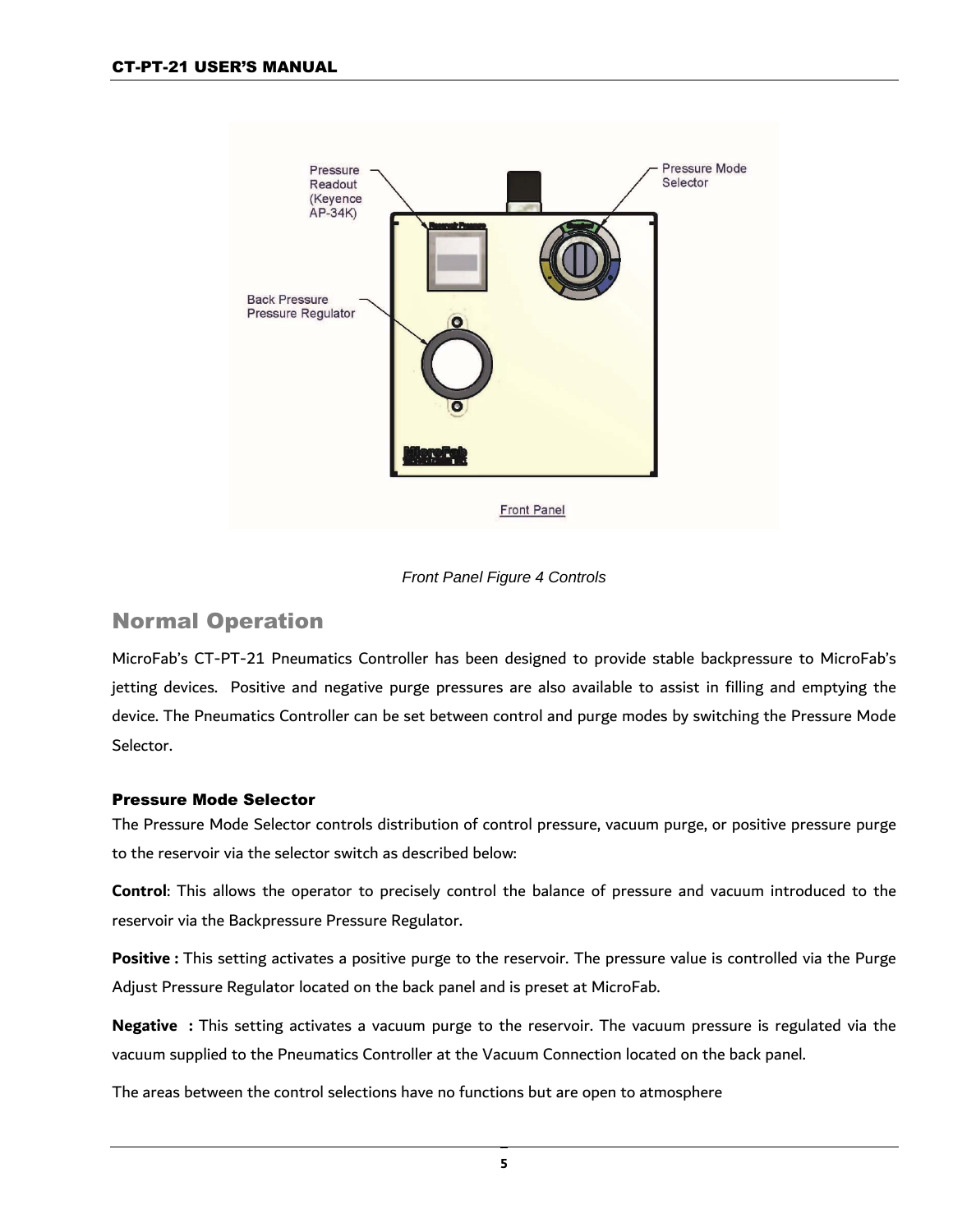#### Pressure Readout (Keyence)

The Pressure Readout displays the value of pressure (positive or negative) being supplied to the reservoir under any of pressure modes described above. The display is set to mmHg at MicroFab but may be changed according to the Keyence instructions supplied with the pneumatics controller.

#### Backpressure Regulator (Fairchild)

The Backpressure Regulator controls the balance of positive and negative pressure supplied to the reservoir when the Pressure Mode Selector is set to "Control". This balance allows fine control of the meniscus during dispensing as shown in **Figure 5**. Turning the knob clockwise increases positive pressure and decreases negative pressure, while turning the knob counterclockwise increases negative pressure and decreases positive pressure.



*Figure 5 - Examples of meniscus position at the orifice of a dispensing device*

#### Dispensing with pneumatics management from the CT-PT-21:

**Filling the device with fluid from the printhead reservoir:** To do this, turn the Pressure Mode Selector clockwise to the "Positive" position. This will provide positive pressure to the reservoir and fluid should flow through the device. Return the Pressure Mode Selector to the "Control" position to manage dispensing backpressure.

**Controlling backpressure while dispensing:** Switch the Pressure Mode Selector from "Positive" to "Control" to transfer control to the Backpressure Regulator for fine pressure adjustment. Adjust the Backpressure Regulator until the fluid meniscus is flush with the device orifice. Often a lint free swab is useful in cleaning the front face of the orifice in order to verify the pressure level. **Figure 5** shows possible meniscus positions at the orifice.

**Emptying the device of fluid back into the reservoir:** Switch the Pressure Mode Selector from "Control" to "Negative". This will provide negative pressure to the reservoir and fluid should flow from the device and back into the reservoir. Keep in mind that as fluid is drawn from the device into the reservoir, the atmosphere at the device tip is being drawn into the device. Take caution with fluids sensitive to ambient atmosphere or prone to